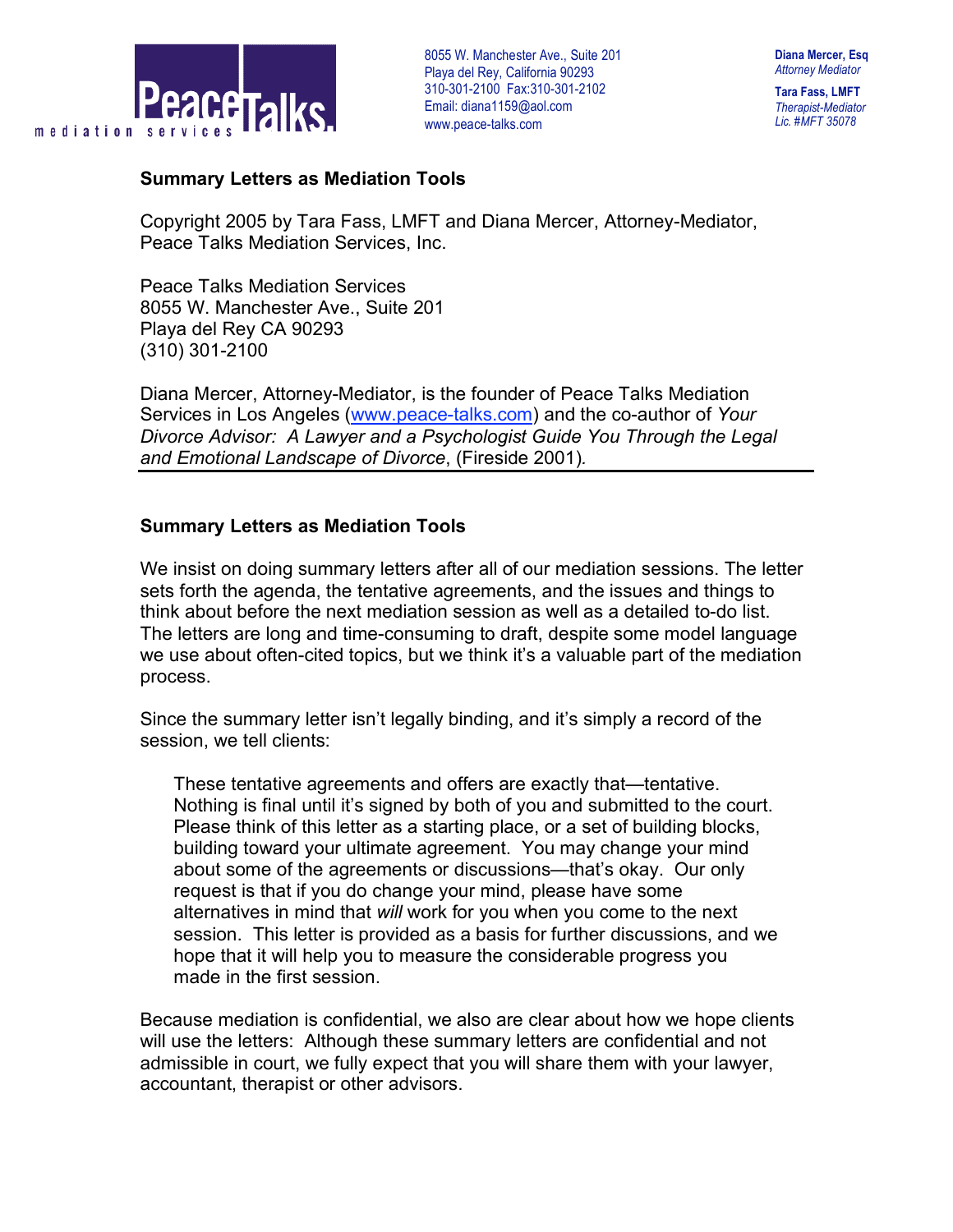

8055 W. Manchester Ave., Suite 201 . Playa del Rey, California 90293 310-301-2100 Fax:310-301-2102 Email: diana1159@aol.com www.peace-talks.com

In our practice, it used to be optional, but in the name of saving a few dollars too many clients went without the summary letter and too many mediations fell apart between sessions because neither client had an accurate record of what went on during the session. Our case management compromise (so far) is that we bill for about an hour for the summary letter, even though in reality it takes us 2-3 hours to write. It's worth it to us not to have the mediations fall apart, and the clients see it as a manageable expense. We also don't give them the option of refusing a summary letter—it's just too valuable a tool both for the clients and the mediators.

**What the mediation summary letter does:** The summary letter accomplishes multiple goals: giving clients an opportunity to think about agreements before they become binding, providing an institutional memory of the session, fleshing out discussions that were not finished, encouraging clients to think of creative solutions between sessions and underscoring progress made during the sessions.

To avoid pressuring people to make a decision about an important issue on the day of the mediation, we often leave the agreement about the issue as simply that they will investigate their options. The summary letter will outline the discussion, delineate questions to ask their advisors, and set forth a to-do list so that the clients don't have to take copious notes during the session. For clients interested in saving money and doing as much as possible outside of the session, the to-do list can give them some guidance.

Another advantage of the summary letter is that it gives both the clients and the mediator an "institutional memory" of what went on at the session. A good, detailed summary letter can eliminate much of the he said/she said. Even if the mediator makes a mistake in the summary, at least everyone is starting from the same place.

The summary letter can also flesh out discussions that didn't quite get finished, or which might be too technical to be of use during the session. A good example of this is the explanation of how Qualified Domestic Relations Orders work. "There's a special court order you can use to divide up a pension, so don't worry about how that will happen," might suffice for the mediation session itself, but ultimately the client will need more detail than that. The summary letter is a good place to make sure the clients get the information they need to make a good decision.

We also use the summary letters to ask the clients to expand their range of options between sessions. We'll ask them to think of different ways to resolve things, or whether they would consider a particular solution, even on a temporary basis. The summary letter is also an opportunity to acknowledge high points in